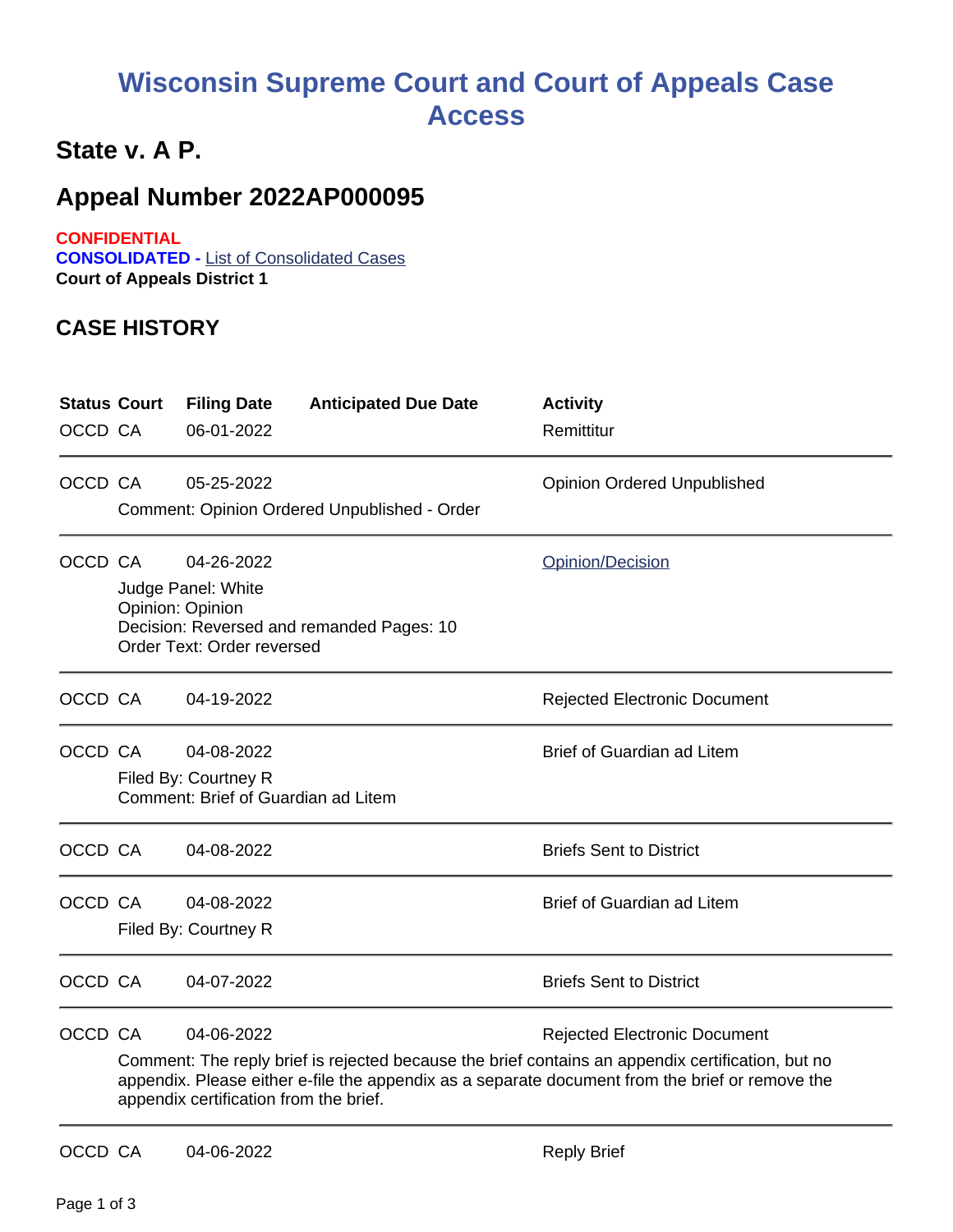| OCCD CA |                                                                                                                                                                                                                                                                                                 | 03-25-2022                                                                                                                                                                                                                         | <b>Rejected Electronic Document</b>  |  |  |  |  |
|---------|-------------------------------------------------------------------------------------------------------------------------------------------------------------------------------------------------------------------------------------------------------------------------------------------------|------------------------------------------------------------------------------------------------------------------------------------------------------------------------------------------------------------------------------------|--------------------------------------|--|--|--|--|
|         |                                                                                                                                                                                                                                                                                                 | Comment: The Petitioner-Respondent letter is being rejected as it is a duplicate document. In<br>consolidated cases it is only necessary to file the brief once, using the lowest appeal number. No further<br>action is required. |                                      |  |  |  |  |
| OCCD CA |                                                                                                                                                                                                                                                                                                 | 03-25-2022                                                                                                                                                                                                                         | <b>Rejected Electronic Document</b>  |  |  |  |  |
|         | Comment: The Petitioner-Respondent letter is being rejected as it is a duplicate document. In<br>consolidated cases it is only necessary to file the brief once, using the lowest appeal number. No further<br>action is required.                                                              |                                                                                                                                                                                                                                    |                                      |  |  |  |  |
| OCCD CA |                                                                                                                                                                                                                                                                                                 | 03-25-2022                                                                                                                                                                                                                         | <b>Rejected Electronic Document</b>  |  |  |  |  |
|         | Comment: The Brief of Respondent is being rejected as it is a duplicate document. In consolidated<br>cases it is only necessary to file the brief once, using the lowest appeal number. No further action is<br>required.                                                                       |                                                                                                                                                                                                                                    |                                      |  |  |  |  |
| OCCD CA |                                                                                                                                                                                                                                                                                                 | 03-25-2022                                                                                                                                                                                                                         | <b>Rejected Electronic Document</b>  |  |  |  |  |
|         | Comment: The Brief of Respondent is being rejected as it is a duplicate document. In consolidated<br>cases it is only necessary to file the brief once, using the lowest appeal number. No further action is<br>required.                                                                       |                                                                                                                                                                                                                                    |                                      |  |  |  |  |
| OCCD CA |                                                                                                                                                                                                                                                                                                 | 03-25-2022                                                                                                                                                                                                                         | Record and Briefs Sent to District 1 |  |  |  |  |
| OCCD CA |                                                                                                                                                                                                                                                                                                 | 03-24-2022                                                                                                                                                                                                                         | Brief of Respondent(s)               |  |  |  |  |
|         |                                                                                                                                                                                                                                                                                                 | Filed By: Danielle Chojnacki                                                                                                                                                                                                       |                                      |  |  |  |  |
| OCCD CA |                                                                                                                                                                                                                                                                                                 | 03-22-2022                                                                                                                                                                                                                         | <b>Consolidated Case</b>             |  |  |  |  |
|         |                                                                                                                                                                                                                                                                                                 | Comment: [2022AP000095, 2022AP000096, 2022AP000097]                                                                                                                                                                                |                                      |  |  |  |  |
| OCCD CA |                                                                                                                                                                                                                                                                                                 | 03-15-2022                                                                                                                                                                                                                         | Motion to Extend Time                |  |  |  |  |
|         | Filed By: Courtney R<br>Submit Date: 3-15-2022<br>Decision: (G) Grant<br>Decision Date: 3-17-2022                                                                                                                                                                                               |                                                                                                                                                                                                                                    |                                      |  |  |  |  |
|         | IT IS ORDERED that the deadline for filing the guardian ad litems brief is extended until April 8, 2022. IT<br>IS FURTHER ORDERED that the deadline for filing the respondents brief is extended until April 8, 2022.<br>See BGL event due on 4-8-2022<br><b>Comment: Motion to Extend Time</b> |                                                                                                                                                                                                                                    |                                      |  |  |  |  |
| OCCD CA |                                                                                                                                                                                                                                                                                                 | 03-11-2022                                                                                                                                                                                                                         | <b>Rejected Electronic Document</b>  |  |  |  |  |
|         | Comment: The e-filed Appendix is being rejected as it is a duplicate document. No further action<br>required.                                                                                                                                                                                   |                                                                                                                                                                                                                                    |                                      |  |  |  |  |
| OCCD CA |                                                                                                                                                                                                                                                                                                 | 03-11-2022                                                                                                                                                                                                                         | <b>Rejected Electronic Document</b>  |  |  |  |  |
|         | Comment: The e-filed Brief of Appellant is being rejected as it is a duplicate document. No further action<br>required.                                                                                                                                                                         |                                                                                                                                                                                                                                    |                                      |  |  |  |  |